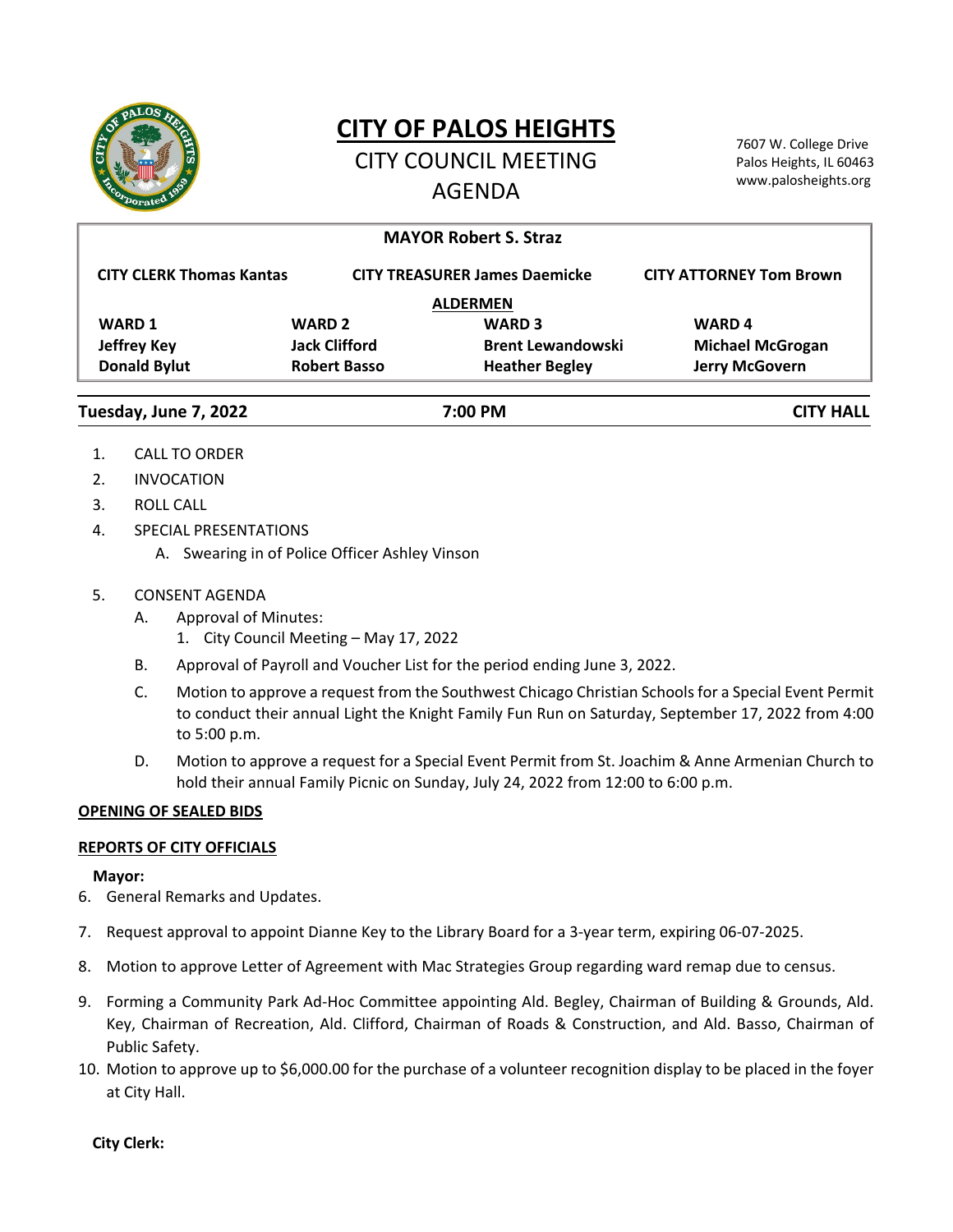### **Treasurer:**

**City Attorney:**

**COMMUNICATIONS**

# **CITIZENS WISHING TO ADDRESS THE COUNCIL \*\***

## **REPORTS OF STANDING COMMITTEES**

**Finance:** *Chairperson Alderman McGrogan* **Public Safety:** *Chairperson Alderman Basso* **Municipal Grounds and Property:** *Chairperson Alderman Begley* **Planning and Zoning:** *Chairperson Alderman McGovern* **Recreation:** *Chairperson Alderman Key*

**Roads and Construction:** *Chairperson Alderman Clifford*

**License, Permits & Franchises:** *Chairperson Alderman Lewandowski*

**Water and Sewer:** *Chairperson Alderman Bylut*

- 11. Motion to go to bid for the 2022 Sewer Rehabilitation Program.
- 12. Motion to approve the sanitary manhole rehabilitation for the Southwest Highway Lift Station discharge point with Airy's Inc. in the amount of \$19,749.53.
- 13. Motion to approve payment for the annual Beehive Software license in the amount of \$12,000.00.
- 14. Motion to approve third partial payment for the 123<sup>rd</sup> Street Water Main Project to Lindahl Brothers, Inc. in the amount of \$6,881.03.
- 15. Motion to approve payment for professional services for the 10 year CIP Engineering in the month of March with Strand Associates, Inc. in the amount of \$4,671.57.
- 16. Motion to approve payment for professional services to RJN Group in the amount of \$26,199.89. Engineering services include GIS updates to sanitary and storm structures, MWRD Submittals, Palos Gardens CCTV review, 2022 Sewer Rehabilitation Program.
- 17. Motion to approve professional services for the CIP Project Development for the Illinois Environmental Protection Agency (IEPA) Public Water Low Interest Loan in the amount of \$18,800.00.
- 18. Motion to approve professional services for the 70<sup>th</sup> Ave Lift Station Rehabilitation with LAN, Inc. in the amount of \$49,500.00.

### **REPORTS OF SPECIAL COMMITTEES**

**Business/Economic Development:** *Chairperson Alderman Key*

**Cable TV:** *Chairperson Alderman McGovern*

**OLD BUSINESS**

# **CITIZENS WISHING TO ASK QUESTIONS REGARDING THIS EVENING'S BUSINESS\***

**NEW BUSINESS**

**EXECUTIVE SESSION**

**RETURN TO REGULAR SESSION**

**ADJOURNMENT**